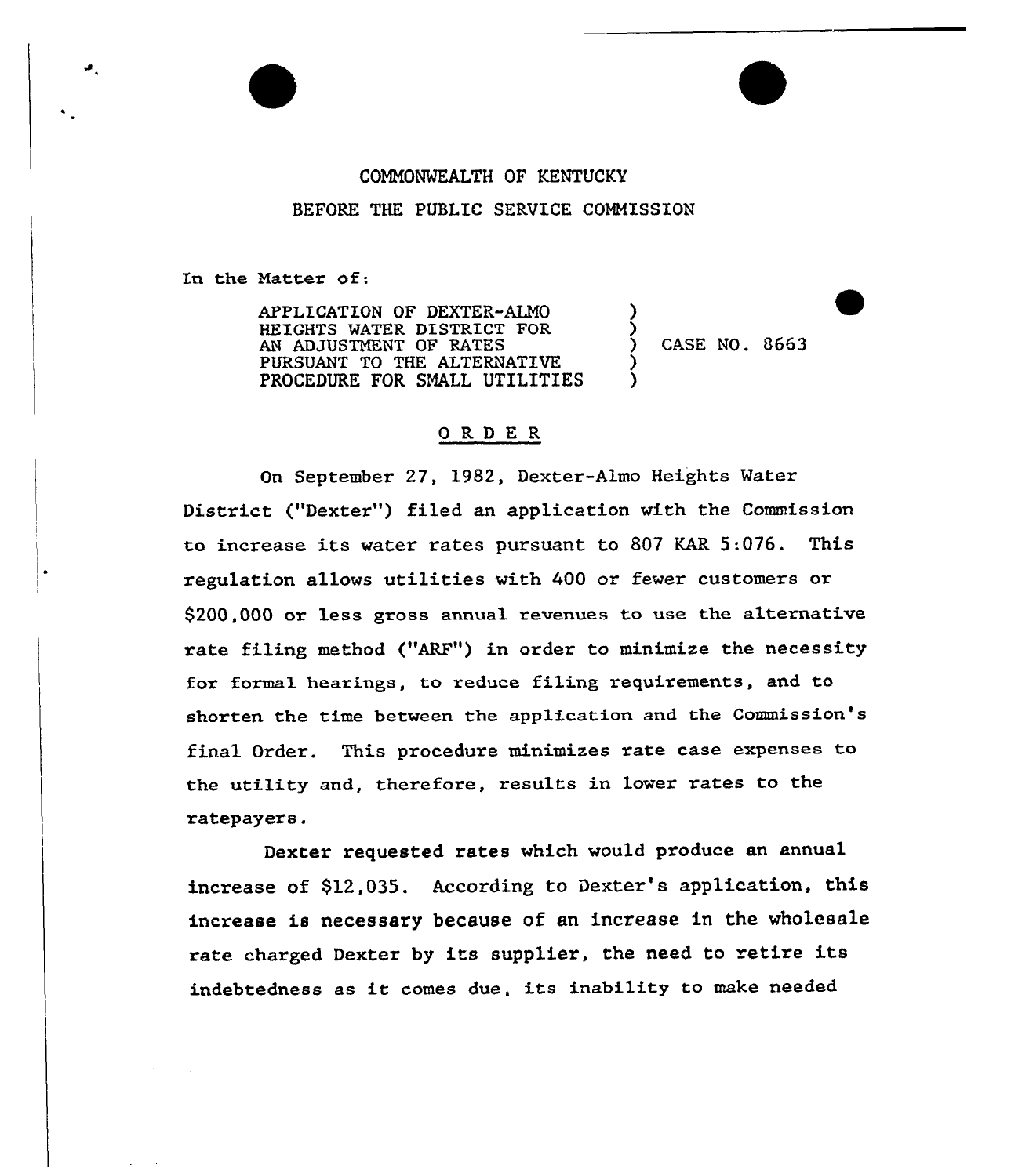repairs and extensions to the system and a reduction in revenues from the loss of a major customer. The Commission in this Order has allowed the requested increase of \$12,035.

× 1

There vere no intervenors in this mattex, and no protests vere entered. All information requested by the Commission has been submitted.

## TEST PERIOD

For the purpose of determining the reasonableness of the proposed rates, the 12-month period ending December 31, 1981, has been accepted as the test period.

#### REVENUES AND EXPENSES

Dexter has proposed to use, and the Commission has accepted, its annual report on file vith the Commission for the year ending December 31, 1981, as its primary financial exhibit in this proceeding. Based on this annual report the Commission has determined that Dexter had operating revenues during the teat period of \$34,533 and opexating expenses of \$27,639 resulting in operating income of \$6,894 prior to debt service cost of \$17,099. $\frac{1}{2}$ 

#### REVENUE REQUIREMENTS

The Commission has determined that Dexter's current level of income, which results in a debt sexvice coverage

 $\frac{1}{2}$  Principal of \$6,000 + Interest of \$11,099.

 $-2-$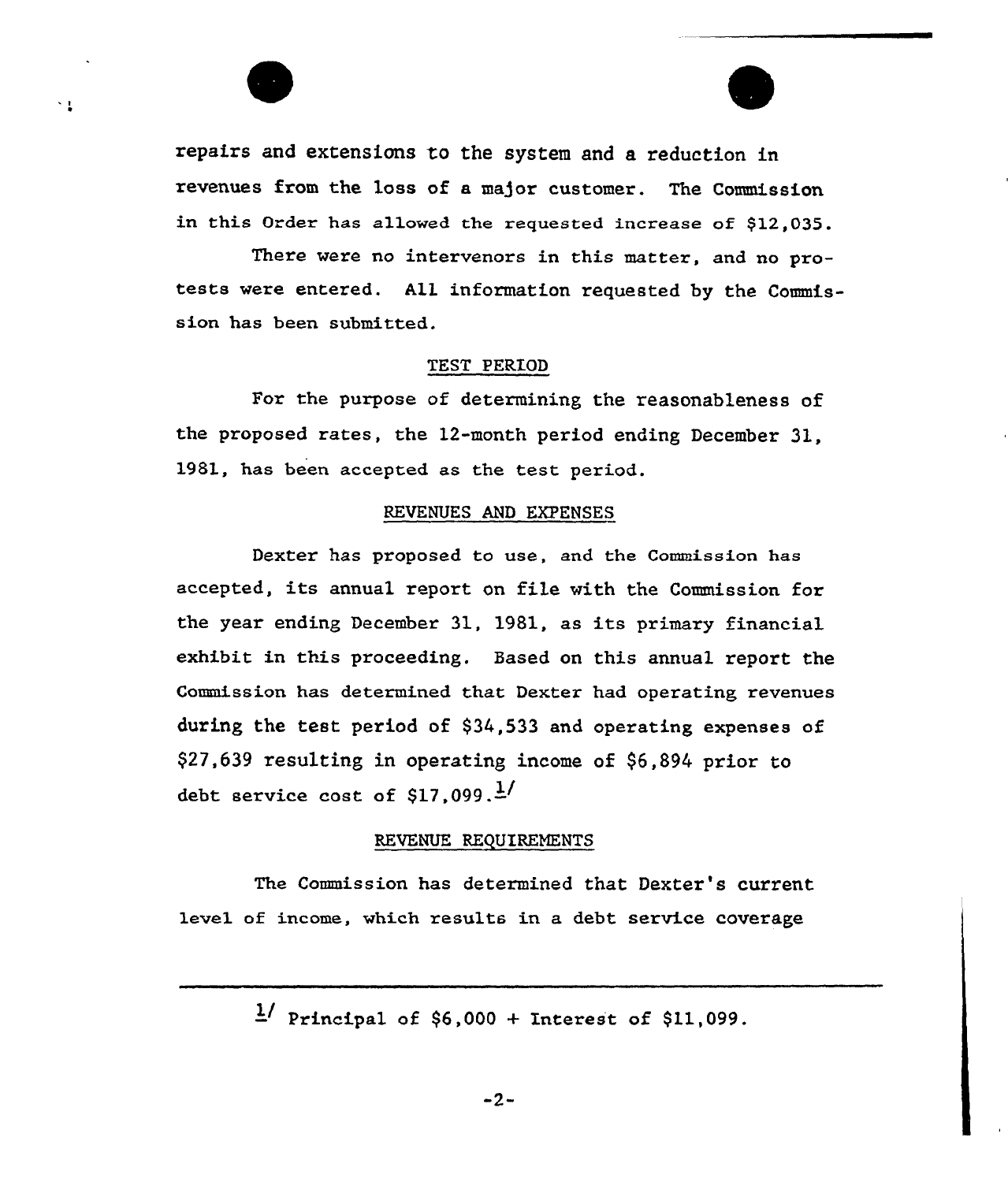of  $.4x^{2/}$  is unfair, unjust and unreasonable in that it will not allow Dexter to meet its operating costs and service its debt. Therefore, the Commission has allowed Dexter to increase its revenues on an annual basis by the amount of its requested increase of \$12,035,  $\frac{3}{4}$  which produces a debt service coverage of 1.1X and vill therefore improve Dexter's financial position.

# FINDINGS AND ORDERS

The Commission, after examining the evidence of record and being advised, is of the opinion and finds that:

The rates proposed by Dexter and included in Appendix A to this Order are the fair, just. and reasonable rates for Dexter to charge its customers and should be approved for water service rendered on and after the date of this Order.

IT IS THEREFORE ORDERED that Dexter be and it hereby is authorized to place into effect the rates and charges in Appendix <sup>A</sup> on and after the date of this Order.

IT IS FURTHER ORDERED that within 30 days of the date of this Order Dexter shall file with the Commission its revised tariffs setting out the rates approved herein.

 $\frac{2}{186}$ , 894 : \$17,099 = .403.

Estimated revenues from proposed rates \$46,568 Revenues from  $1981$  annual report  $$34,533 = $12,035$ .

 $-3-$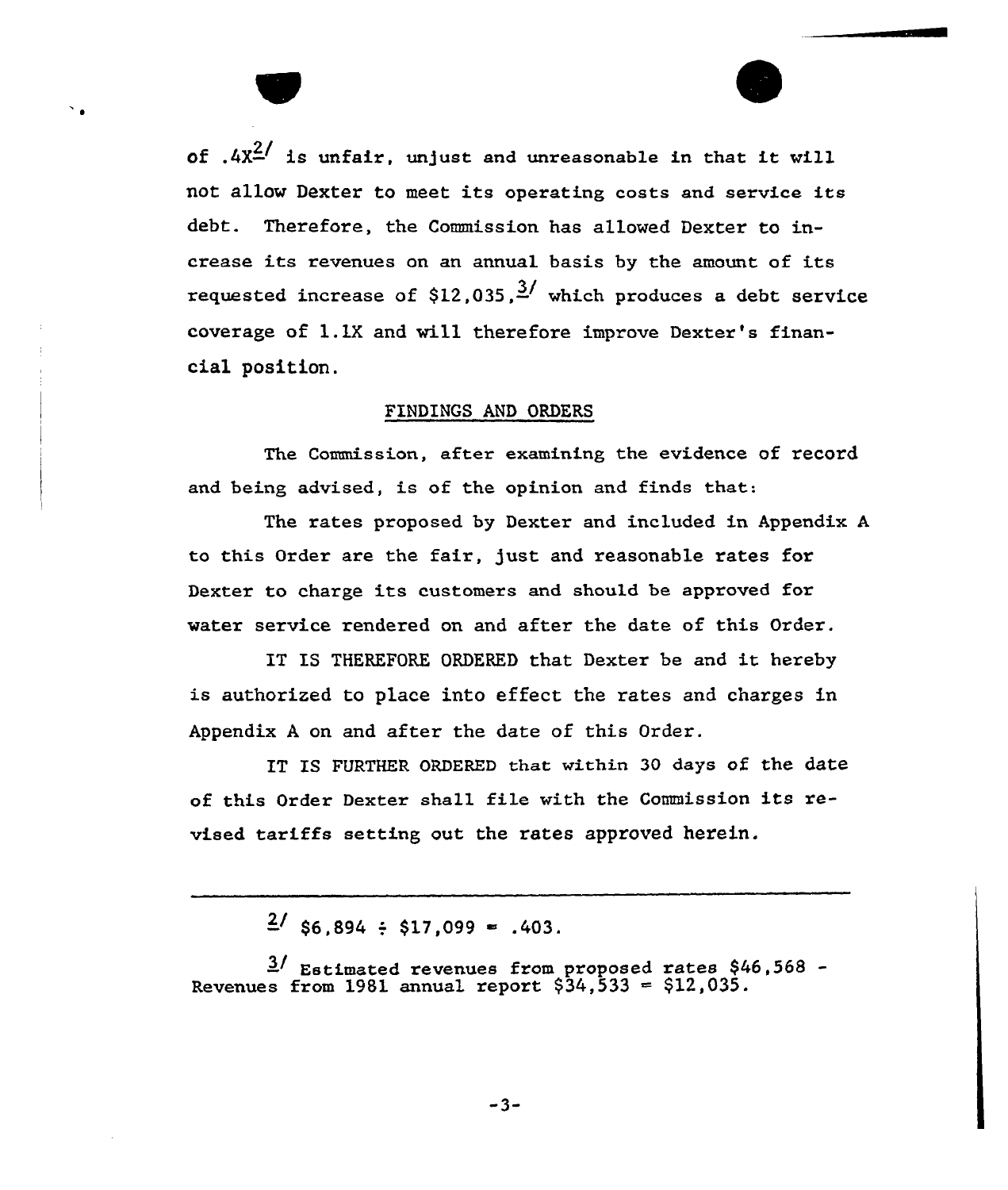# Done at Frankfort, Kentucky, this 6th day of January, 1983.

PUBLIC SERVICE COMMISSION

Vice Chairma

Commissione

ATTEST:

 $\sim$   $\sim$ 

**Secretary** 

 $\sim 10$ 

لأبار للنف